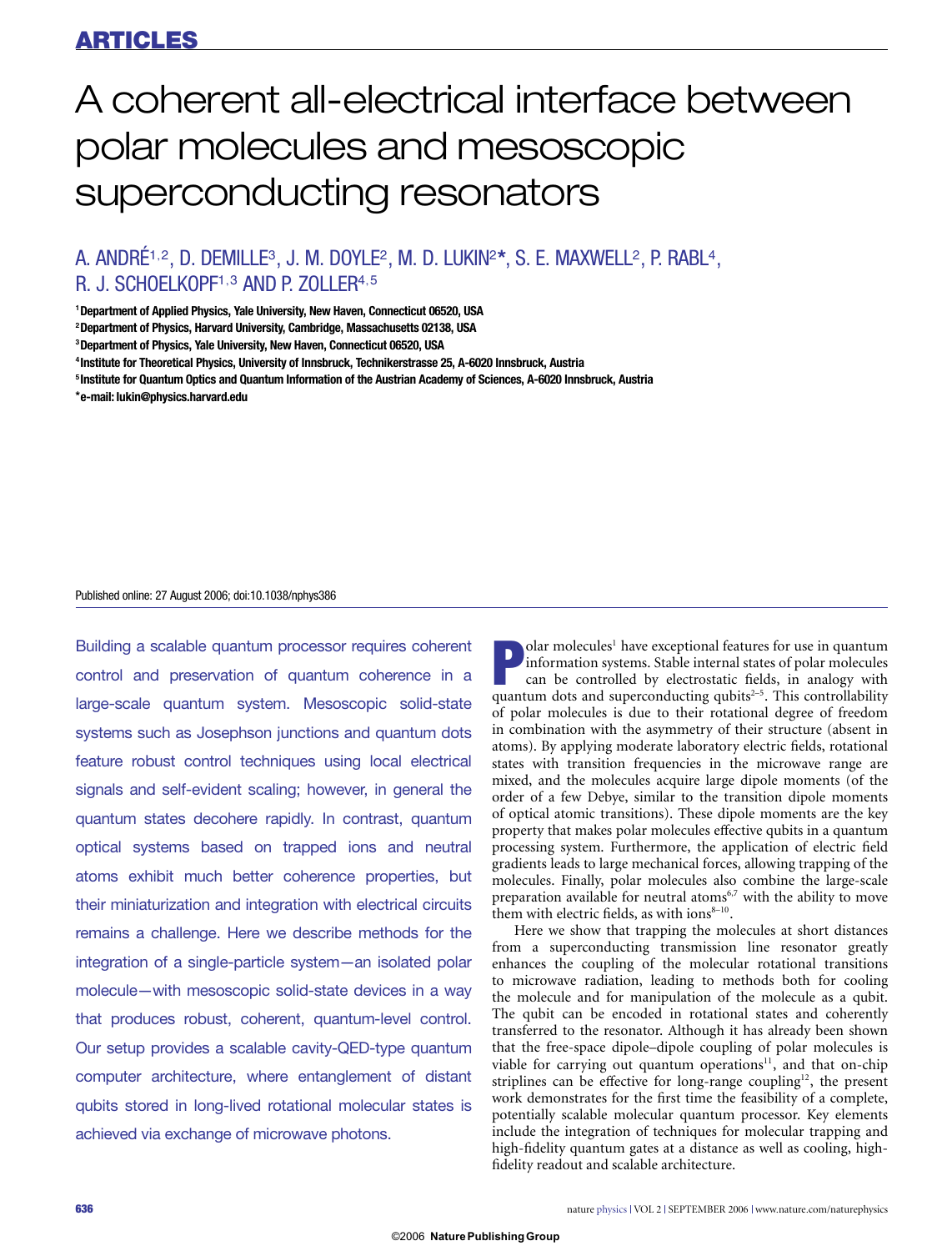

**Figure 1 The structure of selected rotational states of CaBr in an electric field.** Molecular structure and level shifts of CaBr relevant to the proposed schemes. **a**, Stark shifts of rotational levels in an applied electric field, showing the trappable states  $|1\rangle \equiv |N=1,m_N=0\rangle$  and  $|2\rangle \equiv |N=2,m_N=0\rangle$  (weak-field seekers). The dotted line marks the field value  $\varepsilon_{d.c.} = \varepsilon_{d.c.}^{\text{off, swept}}$  for which the effective dipole moments of the weak-field-seeking states are the same. **b**, Spin-rotation and hyperfine structure of Ca<sup>79</sup>Br in a strong electric field. The energies shown are for  $\varepsilon_{\text{d.c.}} = \varepsilon_{\text{d.c.}}^{\text{off, sweet}} =$  4 kV cm $^{-1}$ . The effects of electron and nuclear spin are determined by the spin-rotation hamiltonian $^{46}$  $H_{\text{soin--tot}} = \gamma_{\text{sr}} N \cdot S$  and the hyperfine hamiltonian  $H_{\text{mis}} = b S \cdot l + c S_z / l_z - e \nabla E \cdot Q$ , where  $\hat{z}$  is the molecular fixed internuclear axis, and the final term is the scalar product of two second-rank tensors representing the gradient of the electric field at the location of the bromine nucleus and the electric quadrupole moment of that nucleus. For Ca<sup>79</sup>Br, the size of the spin-rotation and hyperfine terms are comparable:  $\gamma_{\rm sr} = 90.7$  MHz,  $b = 95.3$  MHz,  $c = 77.6$  MHz, and the electric quadrupole coupling constant  $(eqQ)_0 = 20.0$  MHz (ref. 47).

#### CHIP-BASED MICROTRAPS FOR POLAR MOLECULES

In a polar molecule, the body-fixed electric dipole moment  $(\mu)$ gives rise to large transition moments between rotational states, which are separated by energies corresponding to frequencies in the microwave range. The level structure of a diatomic rigid rotor is determined by the hamiltonian  $H_{\text{rot}} = \hbar B N^2$ , where **N** is the rotational angular momentum, *B* is the rotational constant and  $\hbar$  is the reduced Planck's constant. This hamiltonian gives energy levels  $E_N = \hbar B N(N + 1)$  that are  $(2N + 1)$ -fold degenerate, corresponding to the different projections  $m_N$ . In the presence of a d.c. electric field **Ed**.**c**., the Stark hamiltonian  $H_{\text{St}} = -\mu \cdot \mathcal{E}_{\text{d.c.}}$  mixes rotational states and induces level shifts that break the degeneracy between states of different  $|m_N|$ . Two of the low-lying states,  $|1\rangle \equiv |N=1\rangle \equiv |N=1, m_N=0\rangle$  and  $|2\rangle \equiv |N=2\rangle \equiv |N=2, m_N=0\rangle$  with corresponding eigenenergies  $E_1$  and  $E_2$ , are weak-field seeking; that is, their energy increases with larger  $\varepsilon_{d.c.}$  (see Fig. 1). We take these two states as the working rotational qubit states for the system. As discussed below, qubits stored in spin or hyperfine states can be transferred to these rotational qubits with microwave pulses. A static electric field minimum can be formed in free space, allowing for trapping of these low-field-seeking molecules.

The maximum trap depth possible, determined by the maximum Stark shift of the  $|1\rangle$  state, is  $U_{\text{max}} \approx 0.6\hbar B$ , attained at an electric field  $\mathcal{E}_{a.c.}^{max}$  ∼ 6*hB*/ $\mu$ . The energy splitting between rotational states,  $ω_0$ , is field dependent due to mixing with other  $|N, m_N\rangle$  states. However, under all conditions discussed in this paper the relation  $\omega_0 \equiv (E_2 - E_1)/\hbar = 4B$  is valid to within 10%. Explicit calculations of the molecular energy levels as a function of  $\mathcal{E}_{d,c}$  are shown in Fig. 1. For concreteness, throughout the paper we use CaBr in its ground vibrational state as our example molecule, although many others share the desired properties for quantum computation in our scheme. For CaBr,  $\mu = 2\pi \times 2.25$  MHz V<sup>-1</sup> cm

 $(4.36 \text{ D}), B = 2\pi \times 2.83 \text{ GHz}, U_{\text{max}} \approx 80 \text{ mK}, \mathcal{E}_{\text{d.c.}}^{\text{max}} \approx 7 \times 10^3 \text{ V cm}^{-1}$ and  $\omega_0 = 2\pi \times 11.3$  GHz.

A variety of macroscopic electrostatic traps for polar molecules have been proposed and/or implemented $13-15$ . In the Methods section, we describe in detail a novel electrostatic 'EZ' trap (Fig. 2a). In brief, the EZ trap creates a non-zero electric field minimum in close proximity to the surface of a chip. With trap electrode dimensions ranging from  $w = 0.1$  to 1  $\mu$ m and corresponding voltages  $V_{\text{EZ}} \sim 0.1 - 1 \text{ V}$ ,  $U_0 \sim U_{\text{max}}$  and  $\omega_t \sim 2\pi \times 6 - 0.6 \text{ MHz}$ for CaBr.

To efficiently load the EZ trap, it is necessary to have a source of cold polar molecules that can achieve a phase-space density,  $\Phi$ , comparable to that for a single molecule in the EZ trap, that is,  $\Phi \sim w^{-3} U_0^{-3/2} (\sim 10^{15} \text{ cm}^{-3} \text{ K}^{-3/2}$  for our nominal conditions). Although this value is beyond that which has been achieved so far with polar molecules, it seems feasible with several methods currently under development. For example, cooled molecules (produced using, for example, techniques such as buffergas cooling16 or Stark slowing13) could be trapped directly in the EZ trap or trapped in a larger, intermediate trap and then further cooled to increase  $\Phi$ , using a variety of techniques. Possibilities, all still unproved with polar molecules, include evaporative<sup>17-19</sup> or sympathetic cooling, cavity cooling<sup>20</sup> or the stripline-assisted sideband cooling described below. With sufficient phase-space density, trap-door loading<sup>13</sup> and mode matching to a micrometre-sized EZ-trap configuration should be possible using electrostatic fields<sup>21</sup>.

# APPROACH TO CAVITY QED

Superconducting stripline resonators $22$  can be used to confine microwave fields to an extremely small volume<sup>23</sup>,  $V \sim w^2 \lambda \ll \lambda^3$ , where  $\lambda$  is the resonant wavelength. One important consequence is the large vacuum Rabi frequency  $g = \frac{\partial \mathcal{E}_0}{h}$  for molecules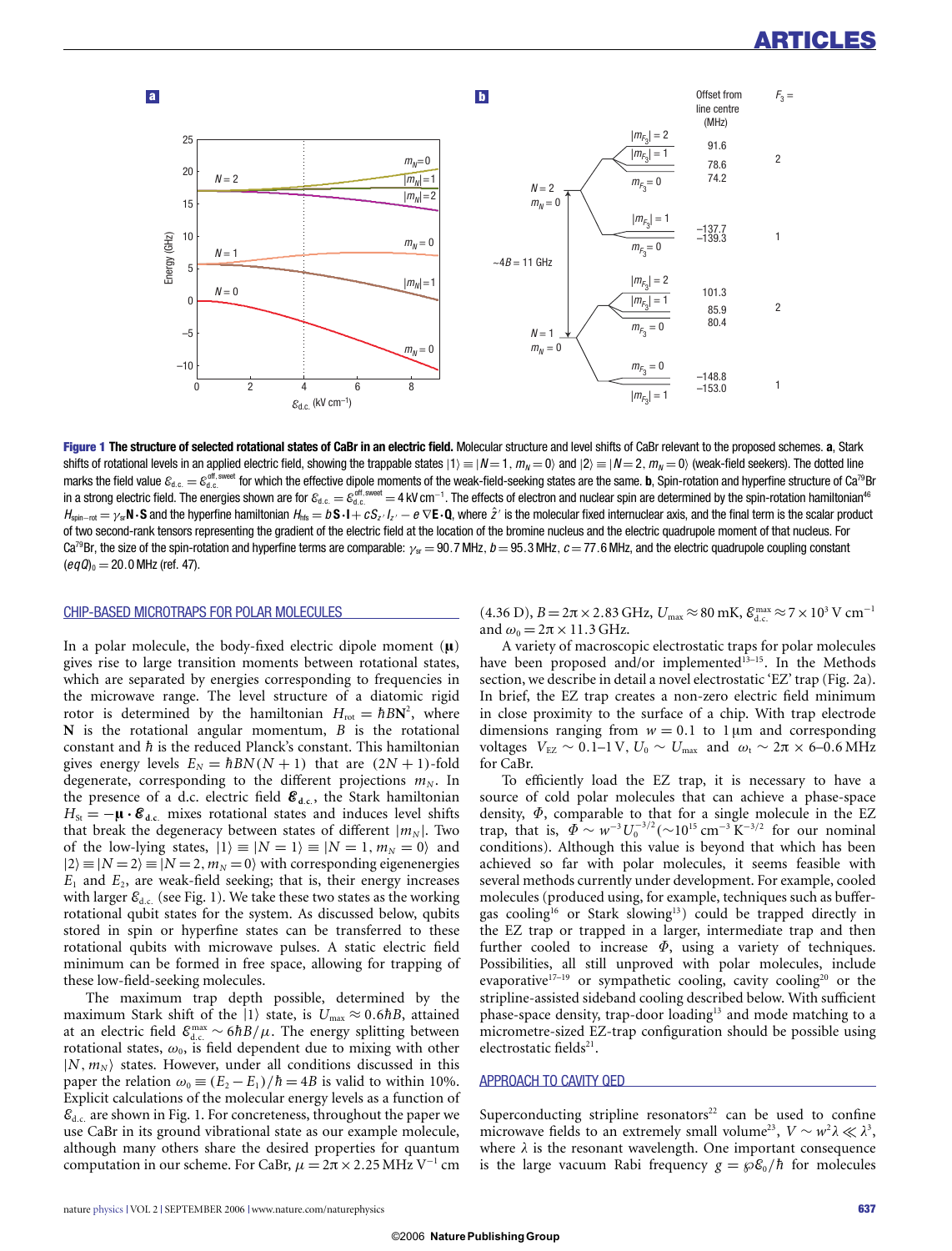

**Figure 2 Electrostatic Z-trap.** Schematic diagram of the proposed electric trap, the EZ trap, for holding polar molecules above a microwave stripline. **a**, EZ-trap design. The thin wire-like electrodes biased at  $\pm V_{\text{trap}}$  generate the strong local electric field gradients needed for trapping. The trap is of the Ioffe–Pritchard type: there is no field zero, which avoids dipole flips from the field-aligned to the anti-aligned state (that is, a 'Majorana hole', which would allow coupling to the untrapped states with  $m_N \neq 0$ ). **b**, Zoomed-out view of the EZ trap, integrated with a microwave stripline resonator. The ground planes of the resonator are biased at the d.c. voltages  $\pm V_{\text{bias}} + V_{\text{offset}}$ , giving rise to the bias field  $E_{\text{bias}}$  for the EZ trap. The offset voltage  $V_{\text{offset}}$  is used to bias the central pin and adjust  $V_{\text{float}}$ . In the region shown, which is of a much smaller size than the wavelength of the microwave photons carried by the stripline, the width of the central pin of the stripline resonator is gradually reduced and deformed to the shape of one of the L-shaped electrodes of the EZ trap. The second L-shaped electrode needed to form the EZ trap is made of a thin wire-like electrode overlaid on one of the conducting ground planes. This electrode can behave as a continuation of the ground plane for a.c. voltages at microwave frequencies, whereas at d.c. it can be independently biased at the voltage  $V_{tran}$ , thereby completing the EZ trap. The overall effect of the region where the central pin is thinner is a slight change in the capacitance per unit length, without significantly affecting the quality of the resonator.

located close to such a resonator, allowing coherent coupling of the molecule to the quantum state of the resonator field. (Here  $\wp$  is the transition dipole matrix element and  $\mathcal{E}_0 \propto V^{-1/2}$  is the zero-point electric field;  $\wp \approx 0.5\mu$  under the relevant conditions.)

When the microwave field is confined to a resonator and is quantized, the coupling becomes the well-known<sup>24</sup>

Jaynes–Cummings hamiltonian  $H = -\hbar g(\hat{a}^\dagger \hat{\sigma}^- + \hat{a} \hat{\sigma}^+)$ , where  $\hat{a}$ <br>is the small ilation coverts for the measured as  $\hat{a} = -11/21$ is the annihilation operator for the resonator mode,  $\hat{\sigma}^- = |1\rangle\langle 2|$  is the lowering operator for the molecule,  $\hat{\sigma}^+ = |1\rangle\langle 2|$  is the raising operator, and  $|1\rangle$ ,  $|2\rangle$  are the two states coupled by the field. The value of *g* can be calculated as follows (see also ref. 12). The stripline zero-point voltage is  $V_0 = \sqrt{\hbar \omega / (2C)}$ , where *C* is the effective capacitance of the stripline resonator. For impedance matching with standard microwave devices,  $C = \pi/(2\omega Z_0)$ , with  $Z_0 = 50 \Omega$ . At a height  $z_0$  above a stripline with conductor spacing *w*, the zero-point electric field is  $\mathcal{E}_0 \sim f(z) V_0 / w$ . Here  $f(z)$  is a dimensionless geometric factor describing the reduction of the field away from the electrodes;  $f(z) = 1$  for  $z \ll w$  and we find through simulation that  $f(z) \sim 0.5(w/z)$  for  $z \leq w$ . For CaBr trapped at a height  $z \leq w = 0.1-1$  µm above the resonator, the single-photon Rabi frequency is in the range  $g/2\pi \simeq 400-40$  kHz.

High-*Q* resonators (internal *Q* values of 106 have been demonstrated<sup>22,25,26</sup>) lead to long microwave photon lifetime. When coupling to the resonator is stronger than the cavity decay rate  $(\kappa = \omega/O)$ , coherent quantum-state exchange between the polar molecule and the resonator field is possible. That is, for molecules held close to a small resonator, the electric dipole interaction with the resonator mode is strong enough to reach the strong coupling regime of cavity QED<sup>27,28</sup>.

# COOLING MECHANISM

Strong coupling of the molecule to the microwave cavity enhances spontaneous emission of excited rotational states, which can be used to cool the trapped molecules. When molecules are initially loaded into the trap, their temperature may be as high as the trap depth *U*0, corresponding to a mean number of trap excitations  $\bar{n}_{\rm t} \sim U_0/(\hbar\omega_{\rm t})$ , where  $\omega_{\rm t}$  is the trap frequency. Depending on the cold molecule production method used,  $\bar{n}_t$  can be very large. As discussed below, the best coherence properties for molecular superposition states are achieved when the molecule is in the ground motional state of the trap. Hence, it is desirable to cool the motional degree of freedom. The tight confinement of the molecule in the EZ trap suggests sideband cooling, as done with trapped ions $29$ . If the molecule was in free space this would not be possible due to the low natural decay rate of excited rotational states,  $\gamma < 10^{-5}$  s<sup>-1</sup>. However, the cavity-enhanced spontaneous emission makes sideband cooling feasible (Fig. 3a). As described in the Methods section, a trapped molecule can be sideband cooled to the motional ground state of the trap with a rate much higher than the observed trap loss rates of atoms from microtraps—typically limited by background gas losses.

In the absence of any heating mechanisms, sideband cooling proceeds until the molecule's mean motional quantum number in the trap,  $\bar{n}_t$ , equals the mean number of thermal microwave photons in the resonator mode,  $\bar{n}_{\gamma}$ . Owing to the frequency mismatch between the resonator mode frequency  $\omega$  and the trap frequency  $\omega_t$ , the effective final temperature  $T_t$  of the trap degree of freedom is lower than the ambient resonator temperature, *T*<sub>r</sub>, by the large factor *R* =  $ω_t/ω$ . For example, *T*<sub>t</sub> < 100 μK for  $T_r = 100$  mK. Technical noise sources may lead to a larger photon occupancy in the cavity than the nominal thermal value  $\bar{n} = \exp(-\hbar\omega/kT_{\rm r}) \sim 5 \times 10^{-3}$ . However, it has been shown that  $\bar{n}_{\gamma} \ll 1$  is achievable<sup>22</sup>.

The location of the EZ trap centre is determined by the voltage on the electrodes (Fig. 2a), so that fluctuations of this voltage cause random motion of the trap centre and heating of the molecule's motion in the trap. As a worst case, we can assume that the micrometre-sized electrodes experience the typical 1/*f* charge noise, where *f* denotes frequency, as measured in work with single-electron transistors and charge qubits. These may be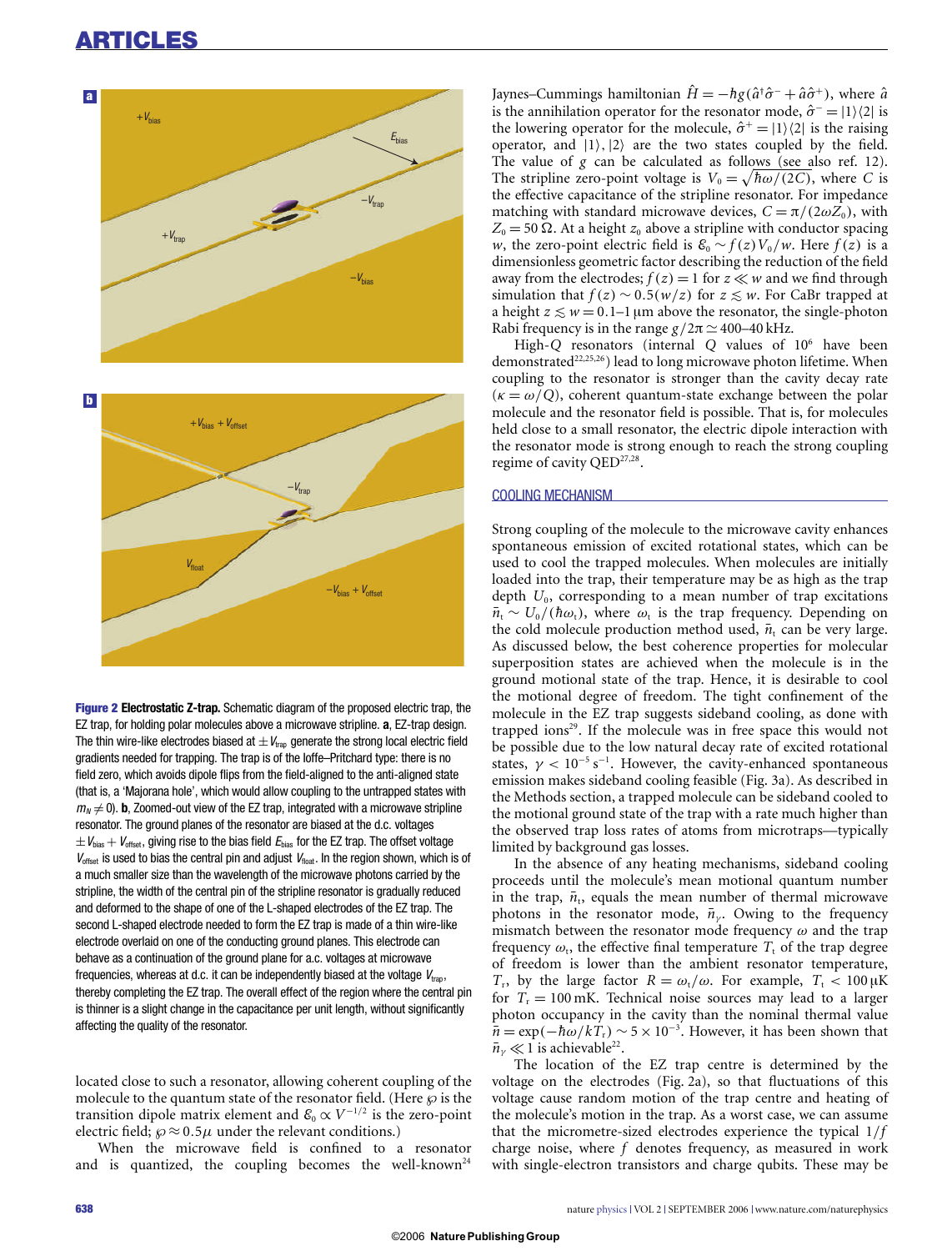

**Figure 3 Resonator-enhanced sideband cooling and quantum state readout. a**, Sideband cooling using resonator-enhanced spontaneous emission. The driving field is tuned to the red sideband  $|1, n\rangle \rightarrow |2, n-1\rangle$ , while the resonator is resonant with the  $|2, n\rangle \rightarrow |1, n\rangle$  transition, where  $n$  denotes the trap motional level. **b**, Quantum-state readout via a dispersive shift of the cavity induced by the qubit. In the dispersive limit when the rotational transition of the molecule is significantly detuned from the cavity frequency ( $\Delta_r \gg g$ ), a qubit-state-dependent frequency shift  $\delta\omega = \pm g^2/\Delta_r$  allows non-demolition measurement of the molecule's state by probing the transmission or reflection from the cavity. In the limit  $\delta\omega<\kappa$ , microwaves transmitted at the cavity frequency undergo a phase shift of  $\pm\tan^{-1}(2g^2/\kappa\varDelta_{\rm r})$  when the qubit is in state  $|1\rangle$ ,  $|2\rangle$  respectively. For readout, the cavity-qubit detuning is set to  $\Delta=\Delta_\text{r}$  (see the Methods section). **c**, Probe field transmission versus probe frequency. When  $g^2/\Delta_r \geq \kappa$ , the frequency shift of the cavity is larger than the resonator linewidth. A probe beam at one or the other of the new, shifted frequencies will be transmitted or reflected, again allowing a potentially high-fidelity readout of the qubit state. In the absence of molecules, no frequency shift occurs, so the presence or absence of molecules in the trap can also be determined.

roughly analogous (at micrometre size and mK temperatures) to the 'patch potentials' observed in ion traps<sup>30</sup>. The typical charge noise<sup>31</sup> density  $S_Q$  has a  $1/f$  dependence, with magnitude  $S_Q(f) = 10^{-6} - 10^{-7} e^2 / f$ ; on a metal electrode with *C*<sub>t</sub> ∼ 1 fF (typical for micrometre-scale features), the corresponding voltage spectral density is  $S_V(f) = S_Q / C_t^2 \sim (10^{-14} / f)$  V<sup>2</sup> Hz<sup>-1</sup>. With the trap operating in the linear Stark regime, the heating rate, defined as the rate of excitation from  $|0\rangle$  to  $|1\rangle$ , is  $\Gamma_{01} \sim \omega_t^2 (w/a_0)^2 (S_V(\omega_t)/V_{EZ}^2)$ Hz, where  $a_0 = \sqrt{\frac{h}{2m\omega_t}}$  is the ground-state wavefunction width, and  $V_{EZ}$  is the voltage on the trap electrodes as described in the Methods section. Under our conditions  $\Gamma_{01} \ll 2\pi \times 1$  Hz (ref. 32), indicating that cooling to  $\bar{n} \ll 1$  should be feasible. The rate of heating in a real device, along with the actual dephasing rates for a molecule near the surface of a chip, are important phenomena which must be experimentally determined.

# POLAR MOLECULES AS QUANTUM BITS

Trapped polar molecules, cooled close to their ground state of motion in the EZ trap and coupled to stripline resonators, represent a good starting point for quantum bits. For quantum processing, the qubit can be encoded in a pair of trapped rotational states  $(|1\rangle$  and  $|2\rangle)$  and single-qubit operations carried out using classical microwave fields. Molecules coupled through stripline resonators allow for two-qubit operations. The detuning of each molecule from the resonator,  $\overline{\Delta}$ , can be adjusted locally by changing the trap bias field  $\mathcal{E}^{\text{off}}_{d.c.}$  as required for various types of operations (as described below).

We now consider coherence properties of rotational superpositions. The resonator-enhanced spontaneous emission rate is  $\Gamma_{21} = \kappa g^2 / \Delta^2$ , which can be suppressed to a negligible

level  $(\Gamma_{21} < 2\pi \times 1 \text{ Hz})$  by keeping  $\Delta$  sufficiently large  $(Δ > 2π × 10 MHz$  under our nominal conditions). Voltage fluctuations in the trap electrodes (quantified by  $S_V(f)$ ) are more troublesome, they cause random fluctuations of the qubit transition frequency, and hence dephasing of rotational superposition states. Decoherence due to this voltage noise is determined by the field sensitivity of the rotational splitting,  $\partial \omega_0 / \partial \mathcal{E}$ , and the effective r.m.s. variations of the trap voltage,  $V_{\text{r.m.s.}}^{\text{eff}}$ . Properly accounting for qubit phase fluctuations from a  $1/f$  spectrum<sup>33</sup>,  $V_{\text{r.m.s.}}^{\text{eff}} \sim 0.2 \,\mu\text{V}$ . In the linear Stark regime, and over a wide range of electric fields, the electric field sensitivity of the qubit transition frequency is  $|\partial \omega_0 / \partial \mathcal{E}| \approx 0.1 \mu / \hbar \approx 2\pi \times 200 \text{ kHz} (\text{V cm}^{-1})^{-1}$  for CaBr, leading to r.m.s. frequency shifts  $\delta \omega_0 = (\partial \omega_0 / \partial \mathcal{E}) V_{\text{r.m.s.}}^{\text{eff}} / w$ . For short times, this results in quadratic decay of qubit coherence<sup>34</sup>, with a characteristic rate  $γ_V ~ δω_0 = 2π × 4–0.4$  kHz.

Although the trap potential is, in general, different for the two rotational qubit states, as assumed above, there is a specific offset field value—a 'sweet spot'—for which the trap curvature is the same. (This occurs at  $\varepsilon_{d.c.}^{\text{off, sweet}} \approx 3hB/\mu$ .) When the trap is biased at this sweet spot,  $|\partial \omega_0 / \partial \mathcal{E}| = 0$  for the lowest vibrational levels of the trap. The second-order term is given by  $\left|\frac{\partial^2 w_0}{\partial \xi^2}\right| \approx 0.1\mu^2/(h^2B)$ . In CaBr this is given numerically by  $\delta \omega_0 / \mathcal{E}_{d,c}^2 = 2\pi \times 100 \,\text{Hz} \,(\text{V cm}^{-1})^{-2}$ . Decoherence due to voltage noise can thus be vastly reduced by operating at the sweet spot, where  $\delta\omega_0 \approx |\partial^2 \omega_0/\partial \mathcal{E}^2| (V_{\text{c},\text{m}}^{\text{eff}}/w)^2$  and  $\gamma_{V,2} \sim \delta\omega_0$  is below the 1 Hz level. Operation at the sweet spot comes with the modest expense of reducing the maximum possible trap depth by a factor of four.

Molecular motion also causes variations in the qubit level splitting, and thus also dephases rotational qubits. If the molecule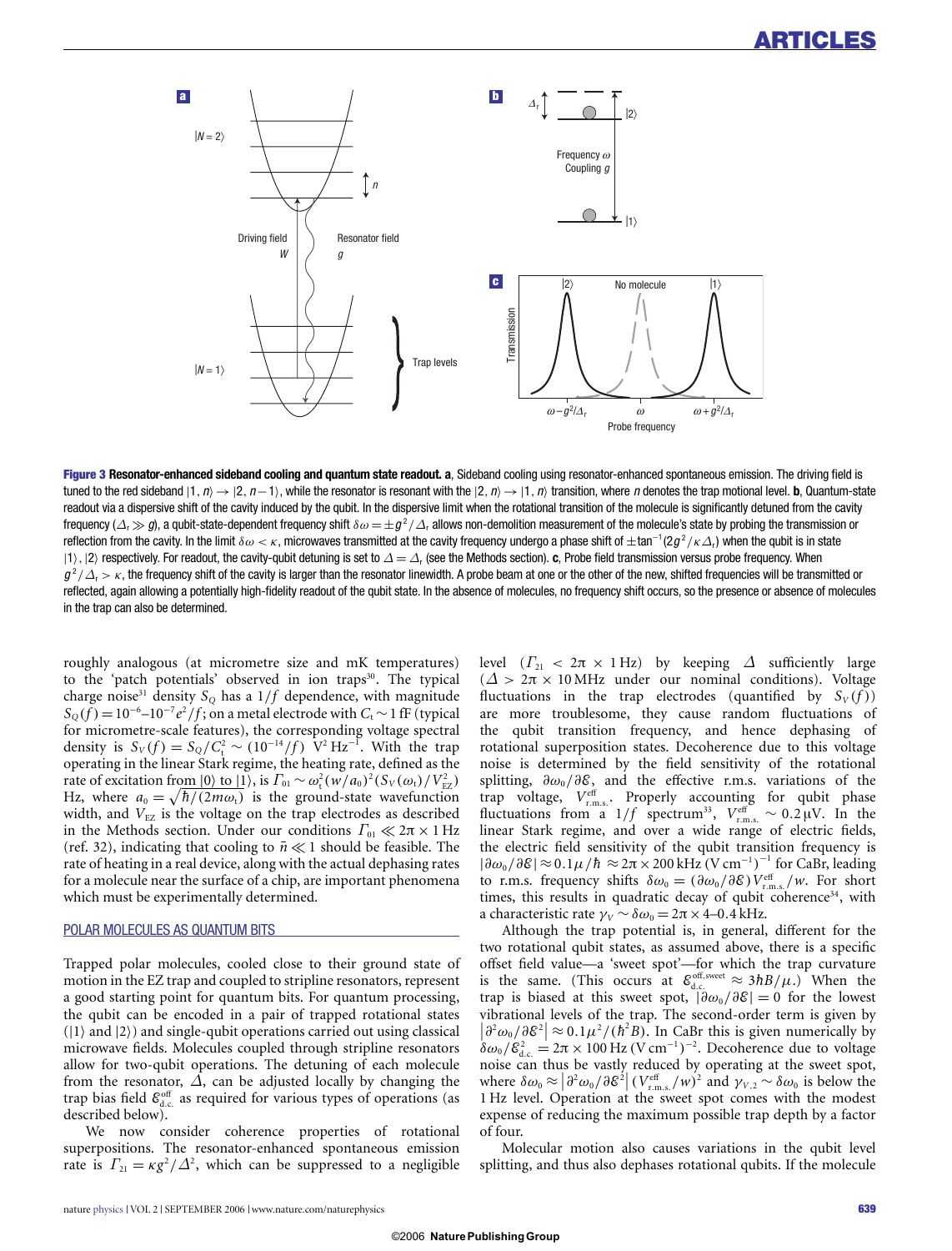is in its motional ground state,  $\bar{n} = 0$ , it can be kept there during microwave manipulation of the qubit (provided the excitation rate is slower than the trap frequency). In the case of finite molecular temperature, the rotational superpositions will dephase with a characteristic rate  $\gamma_{\rm T} \sim (\omega_{\rm r}^2/B)\bar{n}^2$ . If  $\bar{n} \sim 1$  and  $\omega_{\rm t} \sim 2\pi \times 5$  MHz, then  $\gamma$ <sup>T</sup> ∼ 2π × 1 kHz. Thus, cooling of the molecular motion is crucial for long-lived rotational coherences.

Single-qubit quantum gates can be accomplished by driving rotational transitions with oscillating electric fields. During such a gate operation (driven at Rabi frequency  $\Omega$ ), the error probability *p* is bounded by  $p \leq (\gamma^*/\Omega)^2$  per single Rabi cycle, where  $\gamma^* \equiv \gamma_T + \gamma_{V,2}$  is a total dephasing rate for rotationally encoded qubits. Taking, for example,  $\Omega \sim 2\pi \times 1$  MHz (consistent with all constraints on the system), we find that *p* is negligible for our operating conditions.

Finally, we note that for quantum storage the qubits can also be encoded in hyperfine 'clock'  $(m = 0)$  or Zeeman spin sublevels of a single rotational state, in which low dephasing can be obtained even away from the sweet spot. As discussed below, such encoding might facilitate scalability of the polar-molecule quantum computer. Our example case of CaBr has one nuclear spin  $I = 3/2$  and one unpaired electron spin, with a molecular state  ${}^{2}\Sigma^{+}$ . Figure 1a shows the energy levels of selected states in an electric field. Within a broad range of electric field values, the value of  $|\partial \omega / \partial \mathcal{E}|$  for transitions between hyperfine sublevels with magnetic quantum number  $M_{F_3} = 0$  is  $\sim 10^3$  smaller than for rotational transitions away from the sweet spot. Zeeman sublevels whose splittings are completely insensitive to electric fields also exist (although these introduce new features beyond the scope of this paper). Note that hyperfine level degeneracies do not impose additional restrictions on one-bit gate speeds; for CaBr near the sweet spot, the rotational transitions differ by  $\delta \omega_{h} \approx 15 \text{ MHz}$  for two hyperfine states.

# LONG-RANGE QUANTUM COUPLING

We conceive a two-qubit gate protocol as follows. In a resting state (no gate operations being carried out), qubits will be encoded in hyperfine sublevels of the  $|1\rangle$  state. To carry out a two-bit gate protocol, the two selected bits will be activated by writing the information into the rotational superposition state, via microwave pulses tuned to resonance by adjustment of the trap bias fields of the selected bits. Once activated, the two selected qubits can be made to interact by tuning both to a common value of  $\Delta$ . The ease of control by microwave and quasi-static electric fields coupled entirely by wires on a chip, and the ability to have highly selective addressability of molecules due to the relatively large separation (mm) between trap sites, make this proposed scheme attractive for scaling.

We now consider in detail coherent interactions of polar molecules through the capacitive, electrodynamic coupling to superconducting transmission line resonators $12,23$ . For simplicity, we consider a so-called √SWAP operation<sup>2</sup> between a pair of rotational qubits. As illustrated in Fig. 4, we use an off-resonant interaction with detuning  $\Delta$  between the resonator and qubit, with the molecules located at voltage nodes along the resonator. Assuming  $\Delta \gg g$  and adiabatically eliminating the resonator degree of freedom, we find an interaction of the form  $H_{\text{int}} = (g^2/\Delta) \left( \hat{\sigma}_1^+ \hat{\sigma}_2^- + \hat{\sigma}_1^- \hat{\sigma}_2^+ \right)$ , where  $g^2/\Delta$  is the interaction rate and  $\hat{\sigma}_{i}^{-} = |1\rangle\langle 2|_{i}$  is the lowering operator for the *i*th molecule. This effective exchange interaction can be used to map coherent superpositions from one quantum bit to another in time  $\tau = \pi \Delta/2g^2$ , thus allowing a universal two-qubit gate<sup>35</sup>. Note that at large molecule-resonator detuning  $(\Delta \gg \kappa)$ , the resonator mode is only virtually occupied, so that cavity decay has little effect: the probability of error due to spontaneous emission of a photon during the two-bit gate is  $p_{sp} = \kappa g^2 / \Delta^2 \tau = (\pi/2)(\kappa/\Delta)$ .



## **Figure 4 Capacitive coupling of molecules mediated by a stripline.**

**a**, Polar-molecule qubits are coupled to each other via (off-resonant) virtual exchange of microwave photons through a stripline resonator. The detuning between the resonator mode and the qubit frequency is  $\Delta$ , and the qubits are coupled to the resonator mode with the same vacuum Rabi frequencies  $g$ . The effective dipole–dipole interaction mediated by the resonator is given by the hamiltonian  $H_{\text{int}} = (g^2/\Delta)(\hat{\sigma}_1^+ \hat{\sigma}_2^- + \hat{\sigma}_1^- \hat{\sigma}_2^+)$ . As indicated schematically in the figure, this interaction corresponds to qubit 1 emitting a virtual photon in the resonator while changing state from the upper to the lower state, and qubit 2 absorbing the virtual photon while changing state from the lower to the upper state. **b**, Multiple EZ traps can be patterned along the length of a stripline resonator, allowing coupling of multiple qubits. Here two EZ traps located at the resonator mode antinodes are shown, with typical dimensions indicated.

Slower gate speed (at large detuning  $\Delta$ ) results in reduced  $p_{\text{sp}}$ , and also in increased probability of dephasing  $p_{\text{dep}} = (\gamma^* \tau)^2$ . The overall probability of error  $p_{\text{err}} = p_{\text{sp}} + p_{\text{dep}}$  is minimized by choosing  $\Delta^* = (g^4 \kappa / \pi \gamma^{*2})^{1/3}$ , resulting in a total error probability  $p_{\text{err}} \approx (\kappa \gamma^*/g^2)^{2/3}$ . For example, with  $\kappa = 2\pi \times 10 \text{ kHz } (Q = 10^6)$ ,  $g = 2\pi \times 200$  kHz and  $\gamma^* \sim 2\pi \times 1$  kHz, we find that at the optimal detuning the probability of error is well below 1%. Thus, high-fidelity two-qubit operations between remote qubits are possible.

#### STATE-DEPENDENT DETECTION

The presence of a trapped molecule, as well as its internal state, can be detected by measuring the phase shift of an off-resonant microwave field transmitted through the resonator (Fig. 3b). The dispersive interaction of the dipole and resonator leads to a statedependent phase shift of the resonator field<sup>22</sup>, implementing a near-perfect quantum non-demolition measurement of the qubit state. This method has already been used to detect superconducting qubits<sup>3</sup>, and it can also be applied to detect the quantum state of molecules with high signal-to-noise ratio. As shown in the Methods section, very high-fidelity (>99%) readout of the polar-molecule qubit is feasible.

# POTENTIAL FOR SCALING QUANTUM CIRCUITS

To realize scalable quantum information processors, or to implement quantum error correction on logical qubits and highfidelity quantum gates, the physical qubits need to be connected to each other through quantum channels. In addition, quantum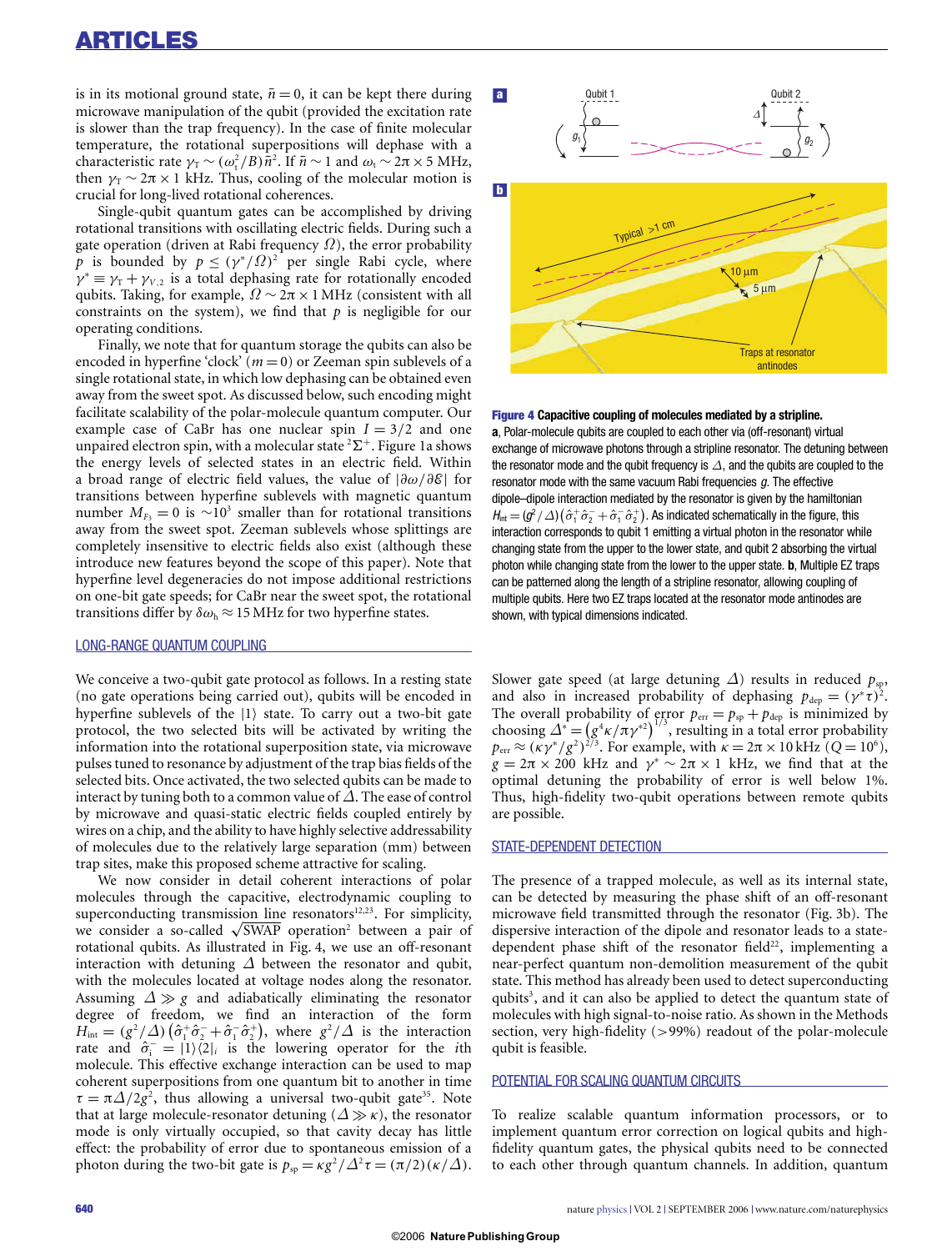information needs to be moved around the network efficiently. To implement a logical qubit suitable for error correction, the proximity of several physical qubits is required, any pair of which can be subjected to a quantum gate. A possible solution involves an array of storage zones where molecules are trapped, cooled and initialized via their coupling to stripline resonators. Furthermore, in analogy to ion trap approaches<sup>36</sup>, qubits stored in hyperfine or Zeeman sublevels of a single rotational state may be moved to interaction zones using electrostatic gates. Moving and coupling of qubits could be achieved by patterning multiple EZ traps in the gap between the two ground planes of a stripline resonator.

In this scheme, we conceive qubit transport in hyperfine/Zeeman states to relevant interaction zones and processing in rotational states. When a particular qubit is needed to carry out a quantum operation, it can be transferred from storage to a rotational state using frequency-selective microwave transitions. Taking the example of CaBr encoded in hyperfine states, dephasing from either voltage noise or finite temperature of the molecule is suppressed during storage and transport to very low levels. Specifically, over a broad range of electric field values, a hyperfine qubit associated with a motionally excited molecule will dephase at a rate scaling as  $\gamma_{\rm T}^{\rm hf} \sim \omega_{\rm t} \bar{n} / 10^3$ . This implies that for reasonably cold molecules,  $\bar{n} = 1$ , trap potentials can be changed adiabatically (that is, with negligible motional heating) on a timescale much faster than for qubit dephasing. The hyperfine qubit can be transferred to rotational states when the molecule is brought back to the sweet spot. Finally, we note that it may be possible to cool the molecule's motion without destroying hyperfine/Zeeman state coherence, provided that the detuning between the cavity and qubit is much larger than hyperfine/Zeeman level splitting. Thus, potentially scalable quantum circuits could be designed using polar molecules as quantum bits and superconducting resonators as the quantum bus connecting these qubits. We emphasize that the present approach combines the key elements required for building a scalable quantum processor, including the potential for the creation and intialization of multiple qubits, long-term quantum memory, high-fidelity quantum gates, the ability to carry out parallel operations, and exceptional qubit connectivity. By analogy with detailed analysis carried out for ion trap approaches<sup>37</sup>, favourable thresholds for fault-tolerant operation can be expected for our approach.

# **OUTLOOK**

A number of other interesting avenues can be considered. For example, the excellent coherence properties of hyperfine states of polar molecules may provide a long-term quantum memory for solid-state qubits. Specifically, coupling to a stripline resonator can be used to map the quantum state of a superconducting qubit<sup>3-5</sup> to the state of a single molecule. Moreover, in this case coupling strength can be enhanced by using a collective excitation of a small molecular ensemble, as described in ref. 38. These approaches can be further used to provide an interface to 'flying' qubits. Molecular microwave-frequency qubits can be mapped via a Raman process to single photons in the infrared or optical regime (corresponding to vibrational and electronic molecular transitions, respectively)<sup>39</sup>. In addition, novel approaches to controlled many-body physics can be predicted. Tightly confined polar molecules in high-aspect-ratio EZ traps can be used to realize a one-dimensional quantum system with strong, long-range interactions. Coupling to the stripline may provide a novel tool for preparation of such strongly interacting systems, as well as for detecting the resulting quantum phases $40$ . Finally, we also note other work on this possibility including the use of molecular vibrational states $41-43$ . Such possibilities could be combined with the ideas outlined here.

We emphasize that the approach described here is unique in that it combines tight localization, fast manipulation and electrical gate control, unprecedented for single-particle systems, with exceptional coherence properties which are uncommon for condensed-matter approaches. Although the techniques for production of cold polar molecules are not developed as well as those for charged ions and neutral atoms, exciting recent experimental progress indicates that the ideas proposed here are within experimental reach.

#### **METHODS**

# SIDEBAND COOLING THROUGH ENHANCED SPONTANEOUS EMISSION

The absorption spectrum of the trapped molecule in the combined rotational  $(N = 1, 2)$  and motional  $(n)$  states,  $|N, n\rangle$ , consists of a carrier at frequency  $\omega_0$ and sidebands at frequencies  $\omega_0 + (m - n)\omega_t$  (*n*, *m* = 0, 1, ...). Electromagnetic coupling to sidebands arises due to the position dependence of *g*. Sideband cooling occurs when a driving field is tuned to the lower-energy sideband  $|1, n\rangle \rightarrow |2, n-1\rangle$ , while the resonator mode is resonant with the  $|2,n\rangle \rightarrow |1,n\rangle$  transition (Fig. 3a). Each scattering cycle reduces the kinetic energy of the molecule by  $\hbar\omega_t$ . If  $\kappa < \omega_t$ , the sidebands can be resolved. The lower-energy sideband state can either be directly excited by an on-resonant driving field or virtually excited by a red-detuned field. De-excitation occurs by emitting a photon into the resonator, which can then decay out of the resonator. The maximum cooling rate can be estimated as follows. For *g* ≪ κ (*g* ≥ κ), the cavity-enhanced spontaneous emission rate for the cavity tuned to resonance,  $\omega = \omega_0$ , is given by  $\Gamma_c = g^2/\kappa$  ( $\Gamma_c = \kappa/2$ ). For example, with  $g = 2\pi \times 40$ –400 kHz and  $\kappa = 2\pi \times 10$  kHz ( $Q = 10^6$ ),  $\Gamma_c \sim 2\pi \times 5$  kHz; this yields a cooling rate  $dn/dt = \Gamma_c$  and hence  $dE/dt = \hbar \omega_t \Gamma_c \approx 10 \text{ K s}^{-1}$  for trapping frequency  $ω$ <sub>t</sub> ∼ 2π × 5 MHz. A detailed analysis follows.

We assume the molecule is in a harmonic trap of frequency  $\omega_t$ , a distance  $z$ above a stripline resonator of resonant frequency  $\omega$ , as shown in Fig. 3a. The resonator is tuned close to the resonance frequency  $\omega_0$  of the molecular dipole transition  $|1\rangle \rightarrow |2\rangle$ . The height of the molecule above the resonator can be written as  $z = z_0 + \hat{z}$ , where  $\hat{z}$  is the displacement from the equilibrium position in the trap. We write  $\hat{z} = a_0 \hat{x}$ . Then  $\hat{x} = (b + b^{\dagger})$  is a dimensionless position operator, with  $\hat{p} = -i(b - b^{\dagger})$  its conjugate momentum, so that in the ground state  $\Delta x = \Delta p = 1$ . Introducing the effective Lamb–Dicke parameter  $\eta = a_0/z_0 \ll 1$  in analogy with sideband cooling in ion traps<sup>29</sup>, we have  $g(\hat{x}) = g_0 [1 - \eta \hat{x} + O(\eta^2)]$ . For our nominal parameters we find  $a_0 \approx 3$  nm, so that for CaBr trapped at  $z_0 = 100$  nm,  $\eta \simeq 0.03$ .

For cooling, the resonator is pumped by an external field tuned to the red sideband, while the resonator field is resonant with the dipole transition, as shown in Fig. 3a. The coupling of the resonator field to the molecular dipole is described by the interaction hamiltonian

$$
\hat{H} = \omega_t b^+ b^- + g_0 (\hat{a}^\dagger \sigma_- + \sigma_+ \hat{a}) + \eta g_0 \hat{x} (\hat{a}^\dagger \sigma_- + \sigma_+ \hat{a}).
$$

A general analysis based on perturbation theory using the small parameter  $\eta$ can be used to obtain the cooling rates<sup>44</sup>. We can also obtain approximate analytic expressions for the cooling rates in a simple regime of sideband cooling when  $\omega_t \gg \kappa \gg g_0$ . In this case the cavity field can be adiabatically eliminated, resulting in effective spontaneous decay of the excited rotational state at rate  $\gamma_{sp} = 2g^2/\kappa$ . The sideband excitation rate *R* from a coherent microwave drive with Rabi frequency  $\Omega$  is given by  $R = \eta^2 \Omega^2 / \gamma_{sp}$ . The cooling rate is then given by  $\Gamma_c = \gamma_{sp}R/(2R+\gamma_{sp}) \rightarrow \gamma_{sp}/2$  in the limit of strong driving. This rate is ultimately limited by cavity decay  $\kappa/2$  when the strong coupling regime is reached.

The resonator and trap degree of freedom exchange quanta until they equilibrate to the same mean number of quanta, which is set by the background (for example, thermal) number of photons in the microwave cavity. Note that although we only describe cooling of the degree of freedom perpendicular to the chip surface, similar considerations can be applied to all trap degrees of freedom. Finally, we note that the trapping potentials experienced by the molecule in the upper and lower states may be different, and that the trap potentials are significantly anharmonic before cooling near the ground state. However, sideband cooling can still occur in this regime and leads to similar cooling rates and final temperatures as described above.